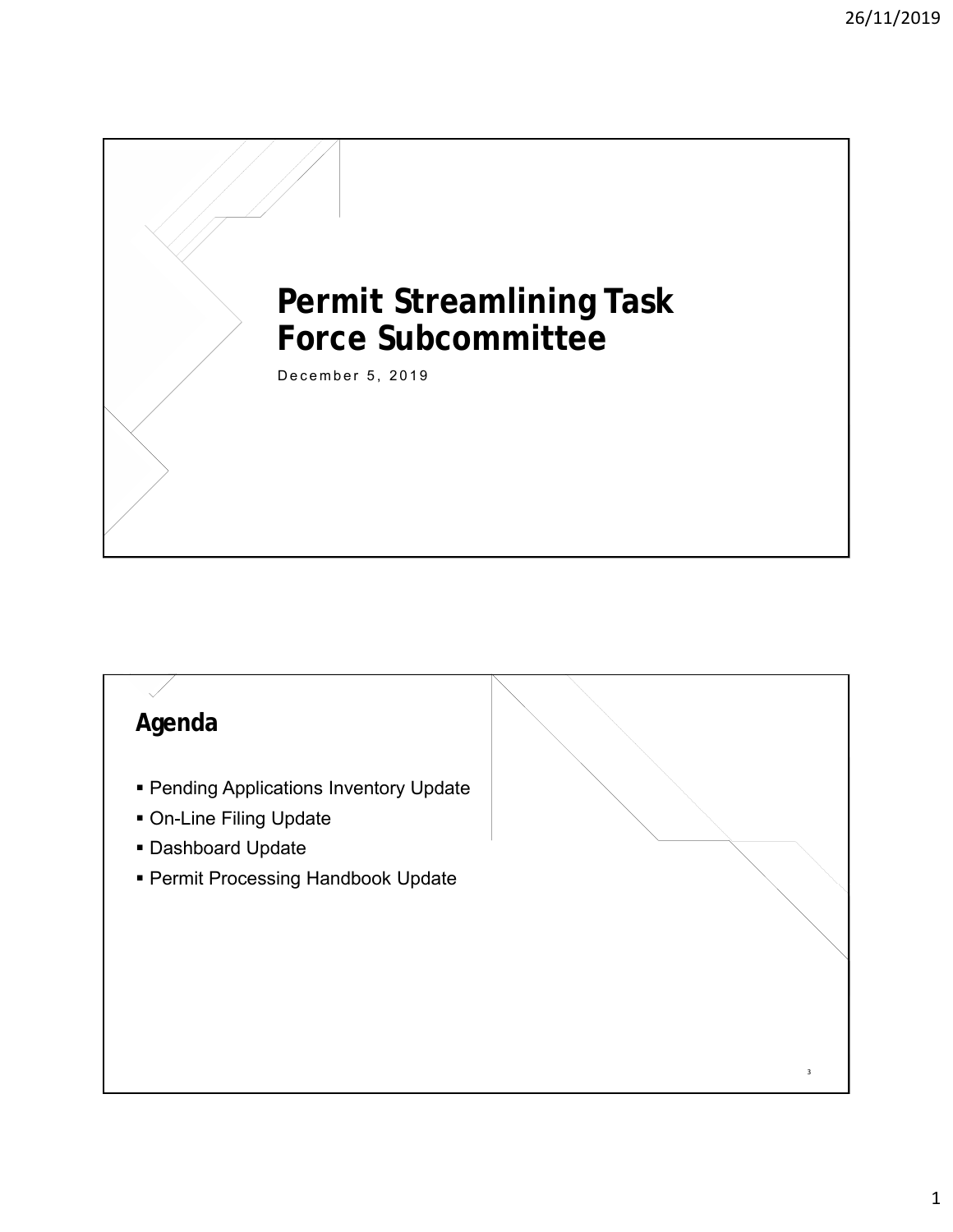

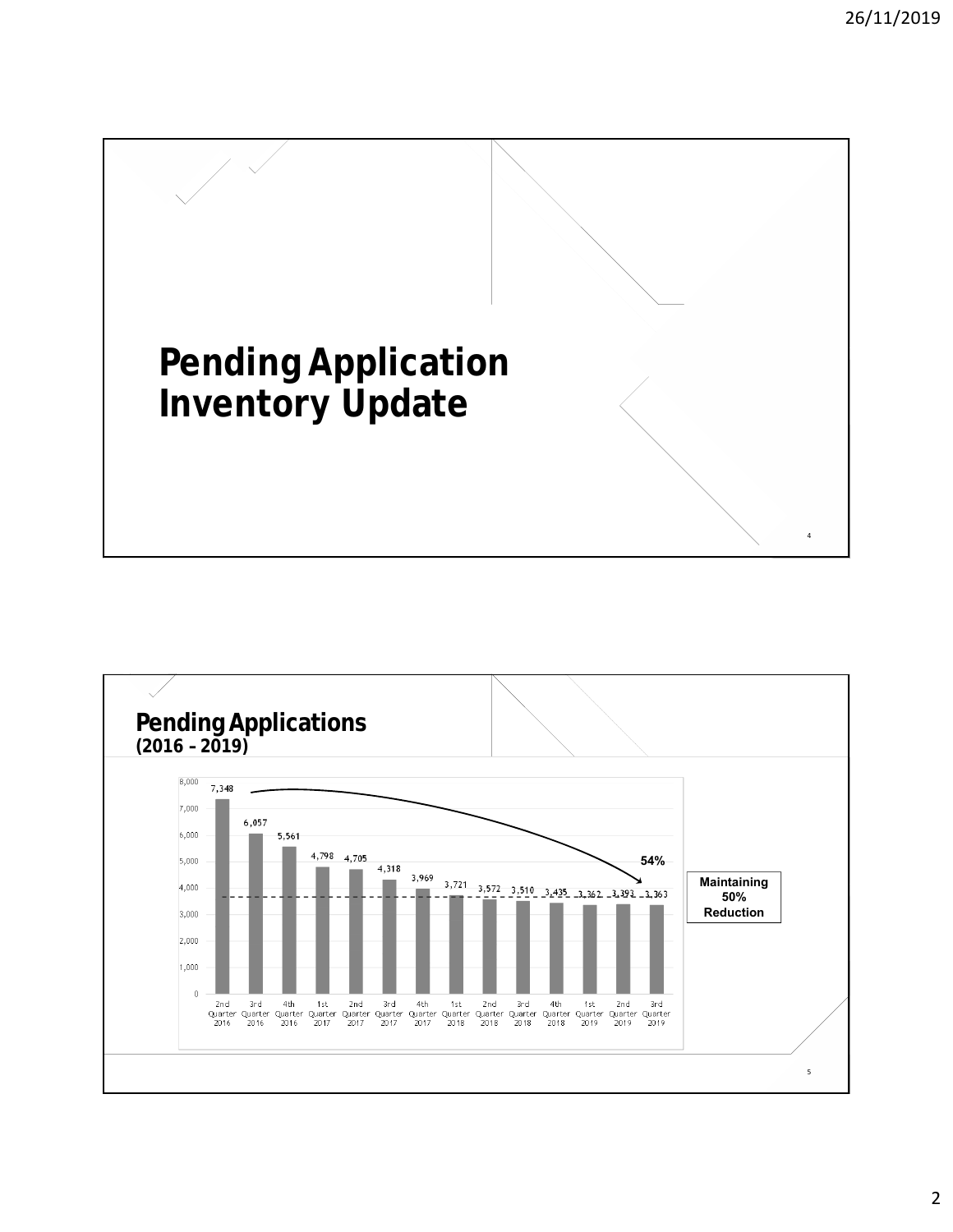

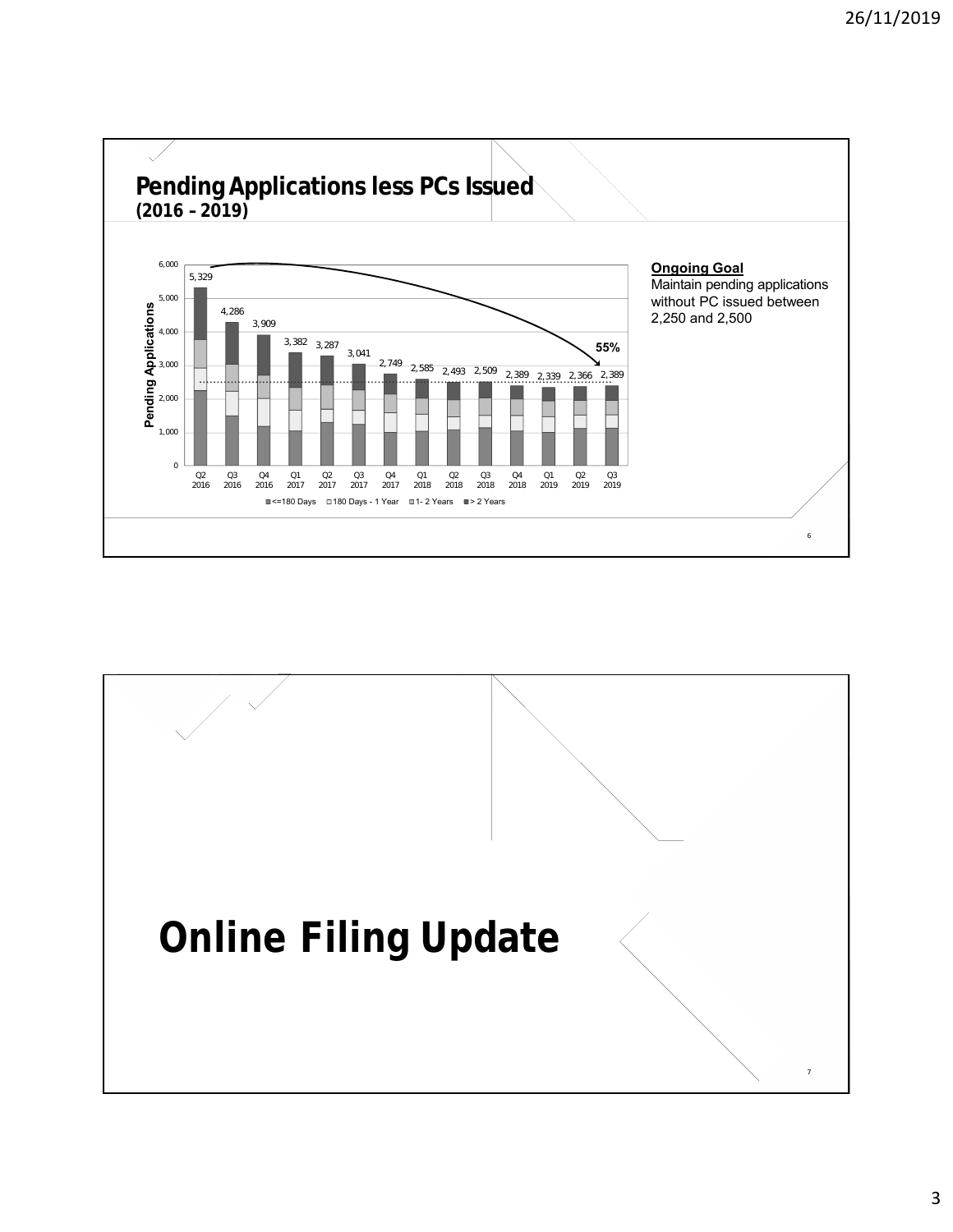8

#### **Conline Rule 222 Registration**  Rule provides streamlined alternative to South Coast permits Online Application Filing - Equipment Selection − Limited to low emitting equipment − Registration as condition for exemption Select Facility Select − Categories tracked for prospective future Choose the reason for application filing. Dry-Cleaning Equipment reductions Emergency Internal Combustion Engine, Registration  $\textcircled{\tiny \textcircled{\tiny \textcircled{\tiny \textcirc}}}$  Fuel Dispensing And Storage Equipment Currently file via pdf form printout submittal Spray Booth - Automotive Refinishing Facility  $\bullet$  Rule 222 Application Filing • Online filing automates process Boiler/Heaters & Process Heaters, 1-2 MM BTU/hr rated heat input − Data quality assurance Micro-Turbines − Online payment Natural Gas Well H ads, Well Pu Negative Air Machines, Asb − Electronic issuance Oil Production Well Group

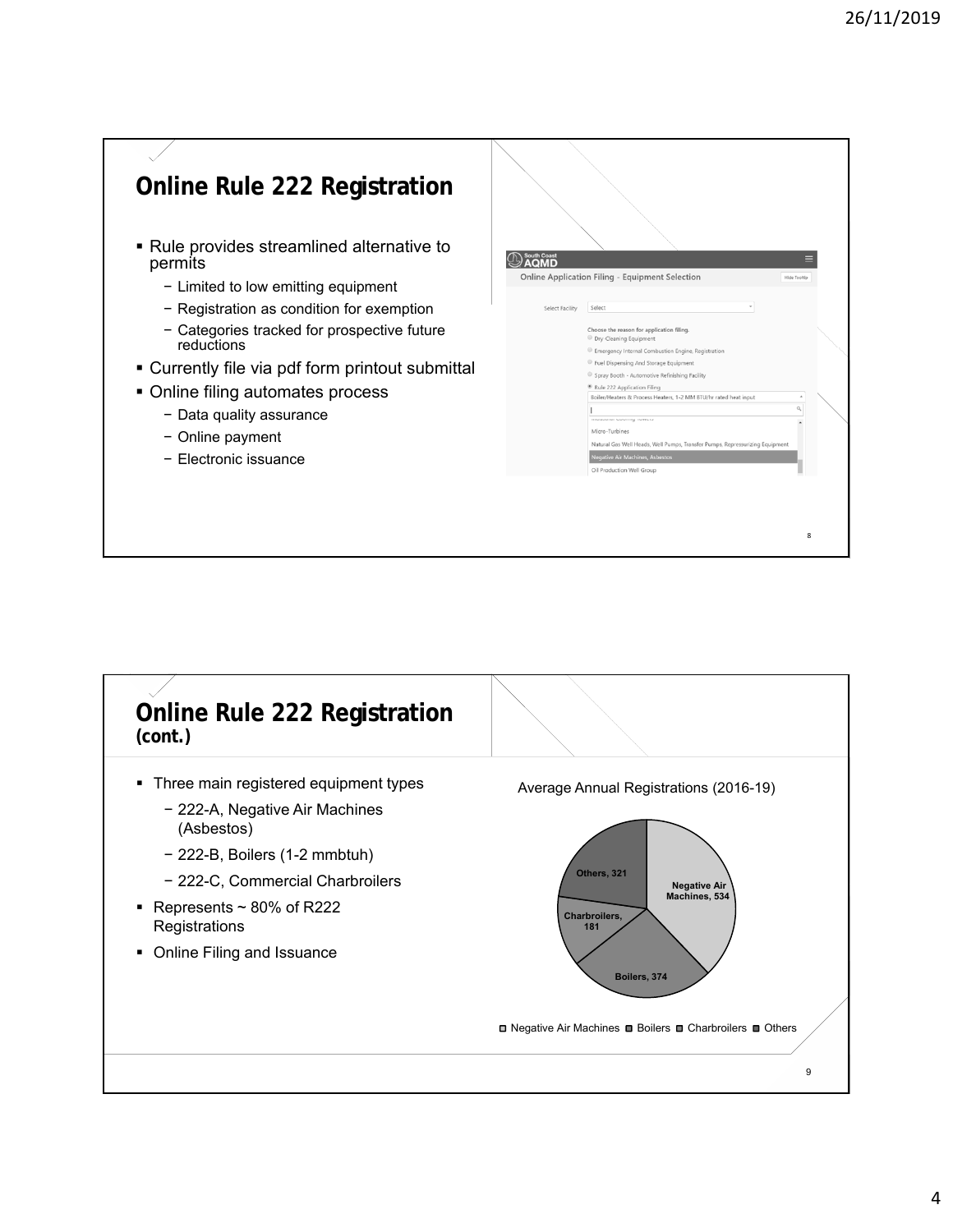| <b>Online Rule 222 Registration</b><br>Sample Screenshots                                                                                                                                                                                                                                                                                                                                                      |                                                                                                                                  |
|----------------------------------------------------------------------------------------------------------------------------------------------------------------------------------------------------------------------------------------------------------------------------------------------------------------------------------------------------------------------------------------------------------------|----------------------------------------------------------------------------------------------------------------------------------|
| <b>South Coast</b><br>Online Application Filing - Rule 222 Equipment Confirmation<br>222A - Negative Air Machine<br>NEGATIVE AIR MACHINE means a machine or contrivance whose primary use is to remove asbestos emissions<br>from residential or commercial abatement projects by passing asbestos containing air from an isolated work<br>area by means of negative air pressure to a HEPA filtration system. | <b>Eligibility screen</b><br><b>Hide Tooltip</b><br>■ Redirects user if:<br>• Permit required; or<br>• Registration not required |
| Please review the questions below and click the yes/no button if they apply to your Negative Air Machine<br>Equipment.<br>Please note that you can register more than one equipment at a time.<br>Is this equipment used for asbestos removal only?                                                                                                                                                            |                                                                                                                                  |
|                                                                                                                                                                                                                                                                                                                                                                                                                | Continue ><br>10                                                                                                                 |

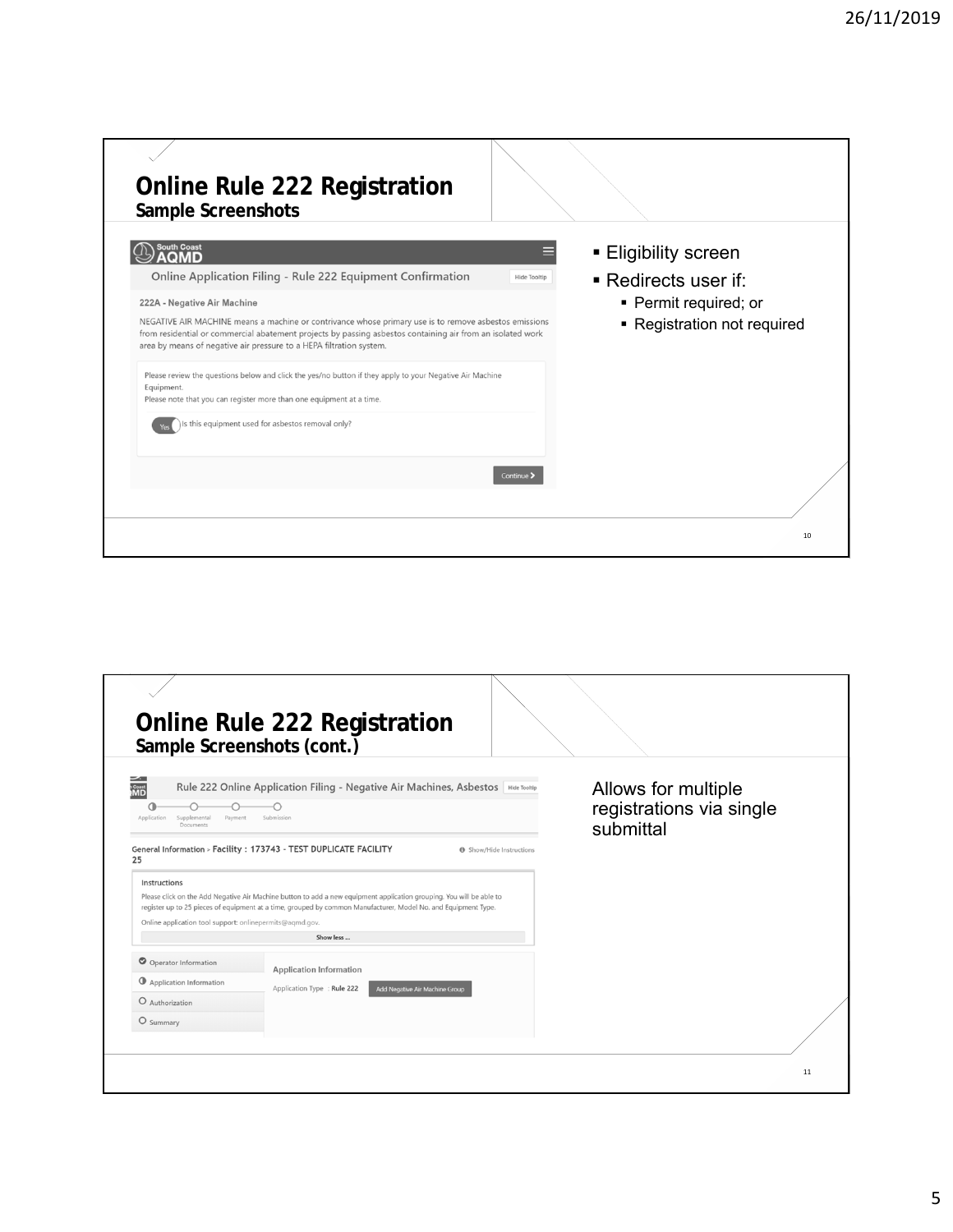| Sample Screenshots (cont.)                          | Online Rule 222 Registration                                                                                                                                                                                                                                                                                                                                              |                                                                                                   |                                                                                                                                                               |
|-----------------------------------------------------|---------------------------------------------------------------------------------------------------------------------------------------------------------------------------------------------------------------------------------------------------------------------------------------------------------------------------------------------------------------------------|---------------------------------------------------------------------------------------------------|---------------------------------------------------------------------------------------------------------------------------------------------------------------|
| Supplemental<br>Payment<br>Application<br>Documents | Rule 222 Online Application Filing - Negative Air Machines, Asbestos<br>Submission<br>STATE: CA LID YI/05<br><b>Application Information</b><br><b>Group 1: Total Number of Applications - 1</b><br>Manufacturer:<br>Model: 9103H<br>Aerospace American<br><b>Application Number</b><br>Number<br>548265<br>1<br>Authorization<br>Name of Responsible Official: First Last | Hide Toolt<br>3902330<br>Equipment Type: Negative Air<br>Machine<br>Serial Number<br>$\mathbf{1}$ | Four step process:<br>1. Form based data entry<br>2. Opportunity for<br>supplemental document<br>submittal<br>3.<br>Payment<br>Attestation and submittal<br>4 |
|                                                     |                                                                                                                                                                                                                                                                                                                                                                           |                                                                                                   | 12                                                                                                                                                            |

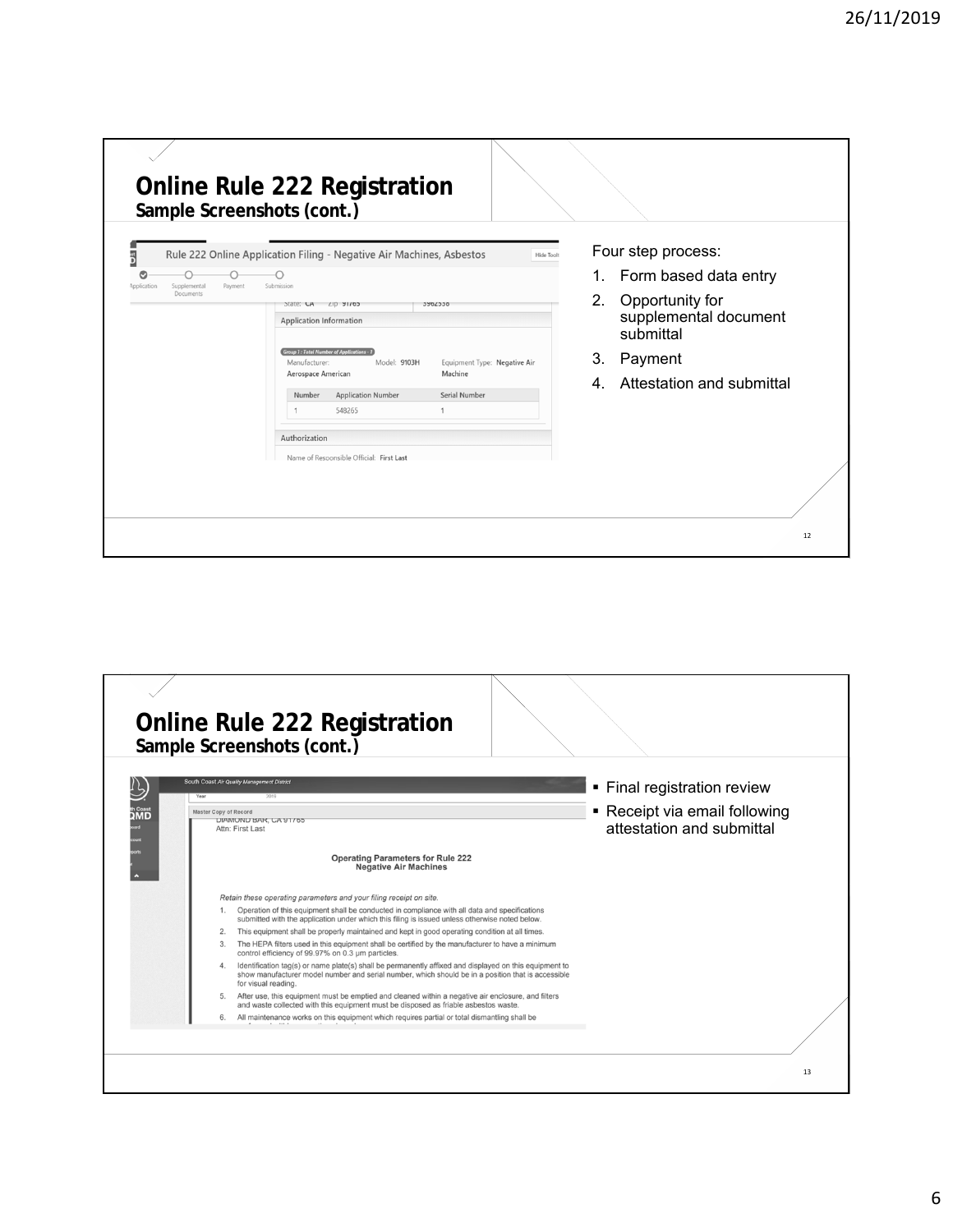14 14

### **Conline Rule 222 Registration Next Steps**

- Release for production
- **Outreach for three main equipment types**

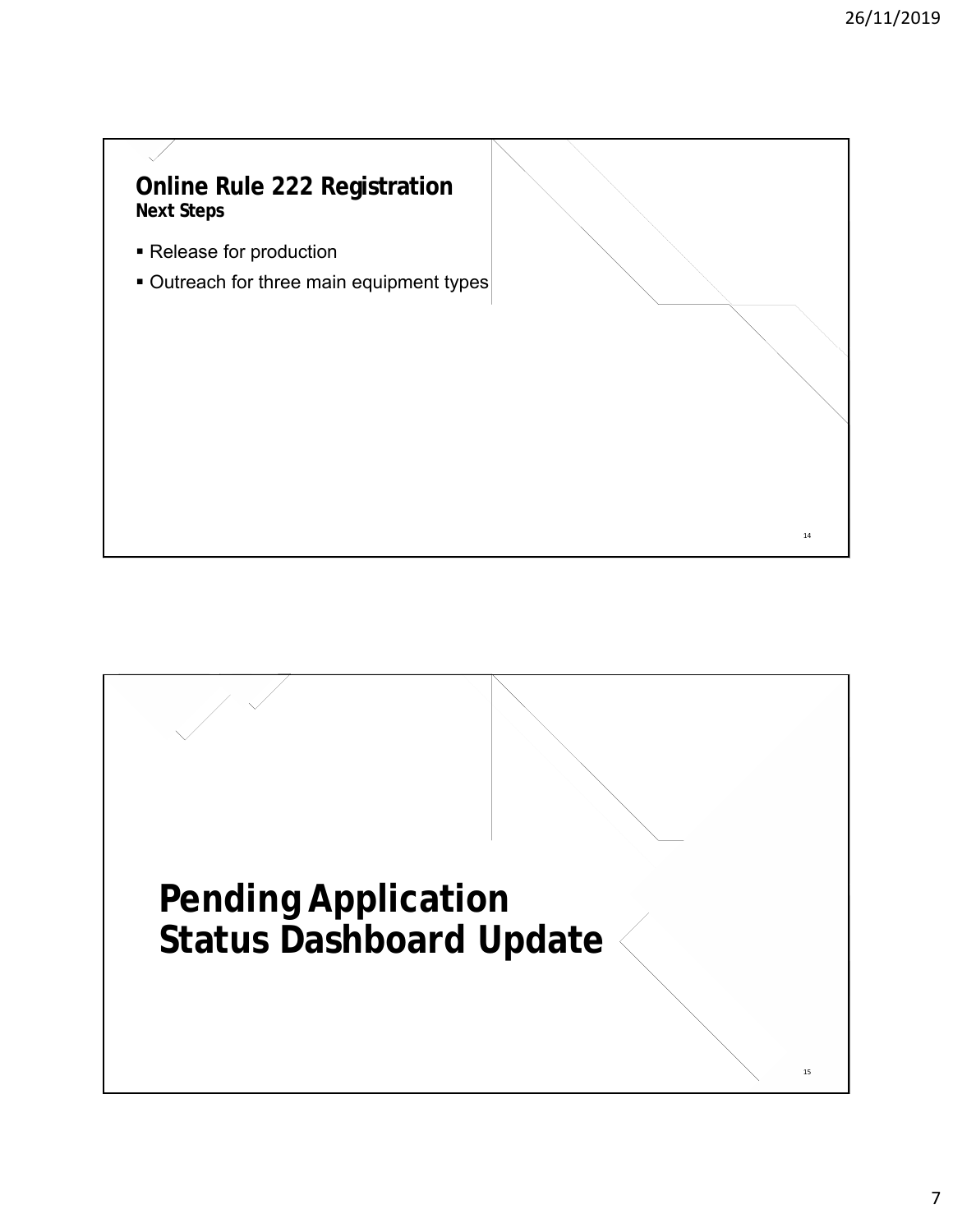

| <b>Completeness Determ.</b><br>(Facility Action) |                      | In Process                                                    |     | <b>Awaiting Facility Action</b>                                                              |                                    | <b>Awaiting South Coast</b><br><b>AQMD Action</b>                                                                                                              |                                                   |
|--------------------------------------------------|----------------------|---------------------------------------------------------------|-----|----------------------------------------------------------------------------------------------|------------------------------------|----------------------------------------------------------------------------------------------------------------------------------------------------------------|---------------------------------------------------|
| A/I Request<br>Related App A/I<br>Fee Resolution | 14%<br>1%<br>$< 1\%$ | Engineering<br>Evaluation and<br>Administrative<br>Processing | 41% | Compliance<br><b>Review Draft</b><br>Public Notice Distr.<br>Conduct S/T<br>Awaiting Constr. | 5%<br>$1\%$<br>$< 1\%$<br>6%<br>3% | Supv/Mgr Review<br>Related App Proc.<br><b>S/T Review</b><br><b>Policy Review</b><br>Field Fval<br>Other Agency Rev.<br><b>Public Notice</b><br>HRA / Modeling | 7%<br>5%<br>4%<br>3%<br>3%<br>1%<br>1%<br>$< 1\%$ |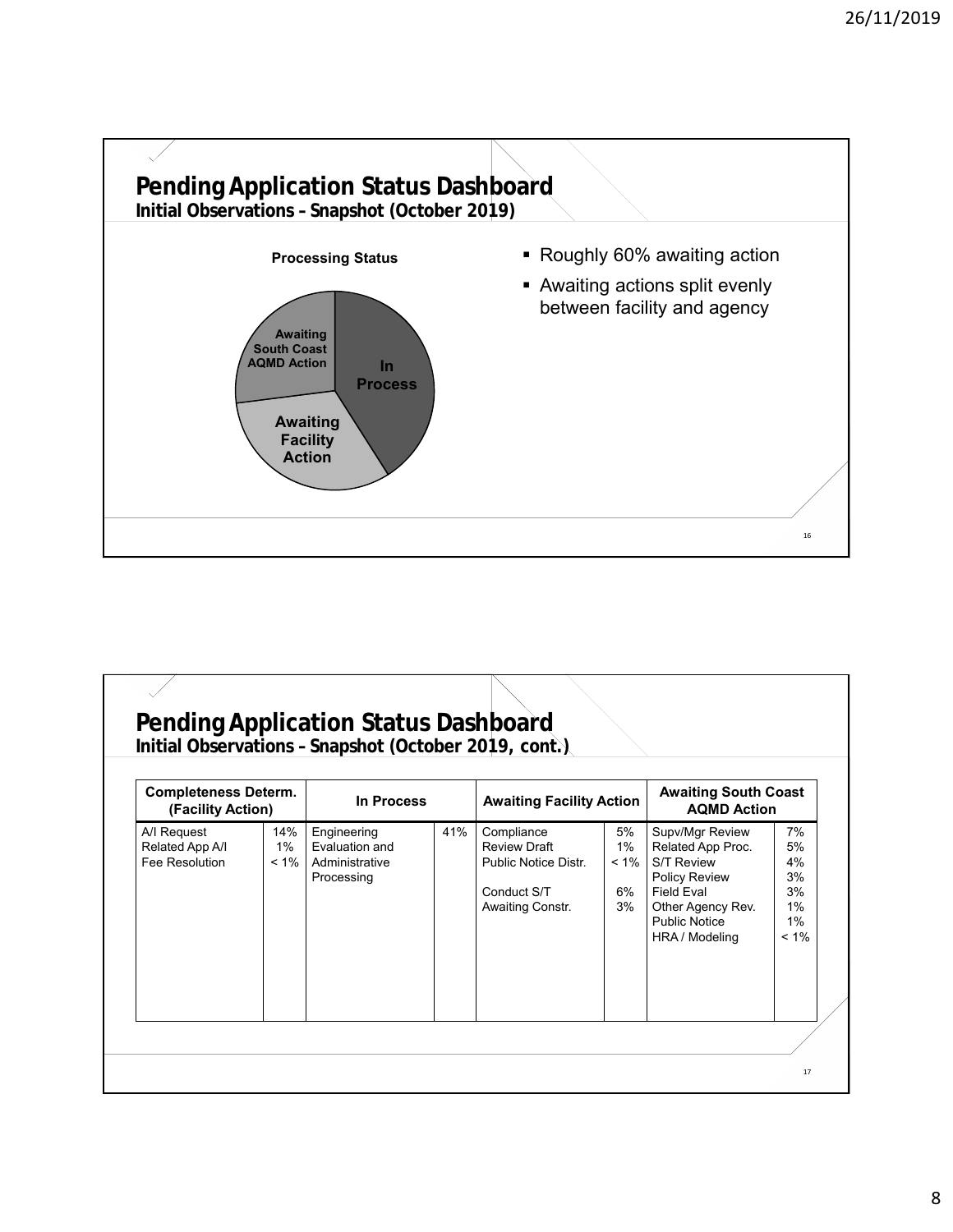#### **Pending Application Status Dashboard Ongoing Review**

- Review larger awaiting action categories for streamlining opportunities
- **Source testing working group** 
	- − "Emissions Quantification and Testing Evaluation" (EQuaTE)
	- − Additional online submittal, monitoring and tracking tools proposed
- **Internal enhancements to Dashboard to improve** granularity for a deeper dive into the data

**Permit Processing** 

**Handbook Update**

 Continue to build and refine data in order to correlate residence time with status conditions

00010000010100101 0100101010101010101 01010 010100 1C 0110100 100101 010100101 01010101001010001 01010010101001010011

18 18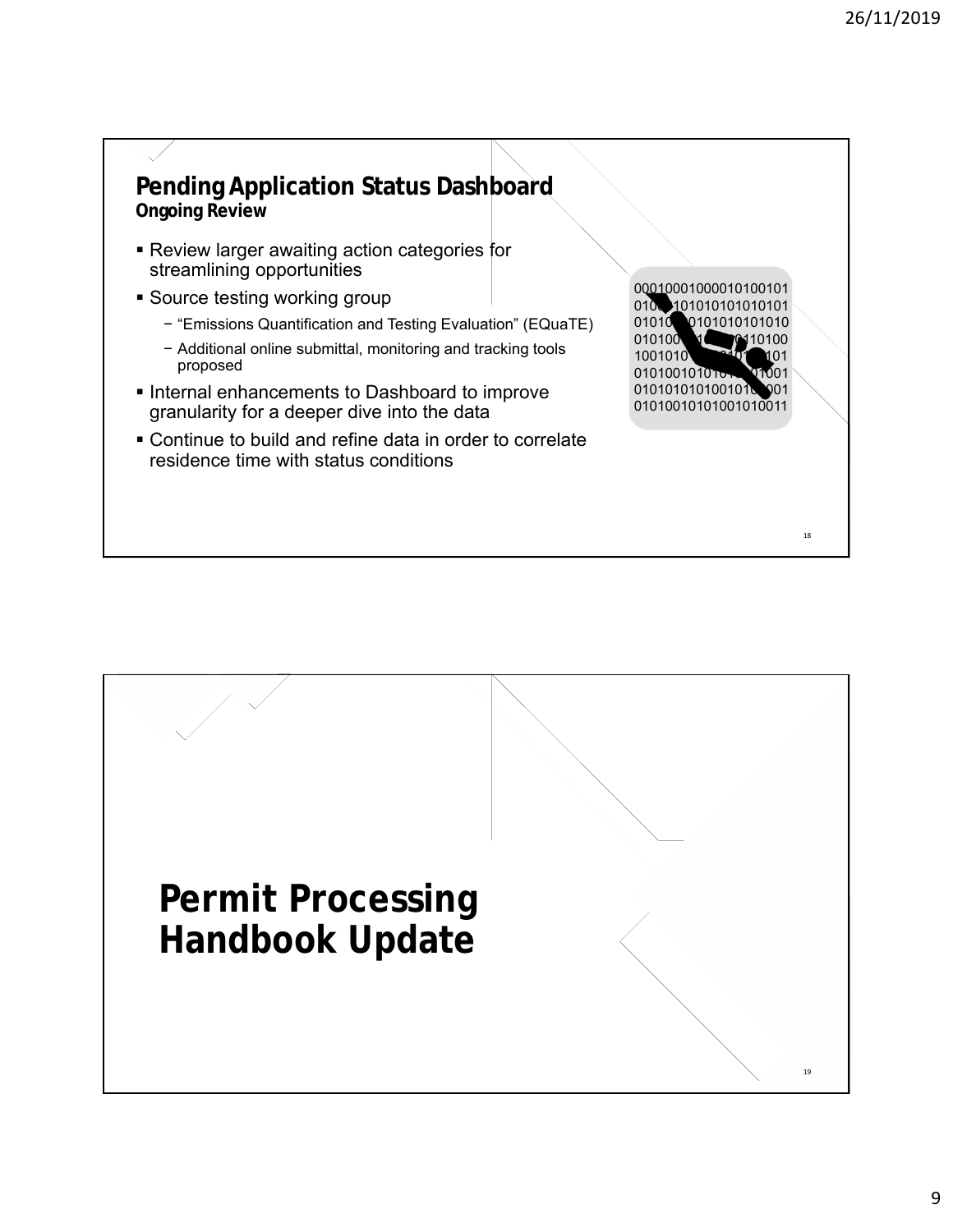20 20

Permit **Processing** Handbook

# **Click to edit Master title style Background**

- First published in 1989
- Served as reference for engineering evaluation of permit applications for commonly encountered equipment type:
	- $\checkmark$  Ensure uniform evaluation
	- $\checkmark$  Apply consistent and enforceable conditions
	- $\checkmark$  Train new or cross train existing engineers
	- $\checkmark$  Improve efficiency
- **Included 19 sections, each focusing on an** equipment category

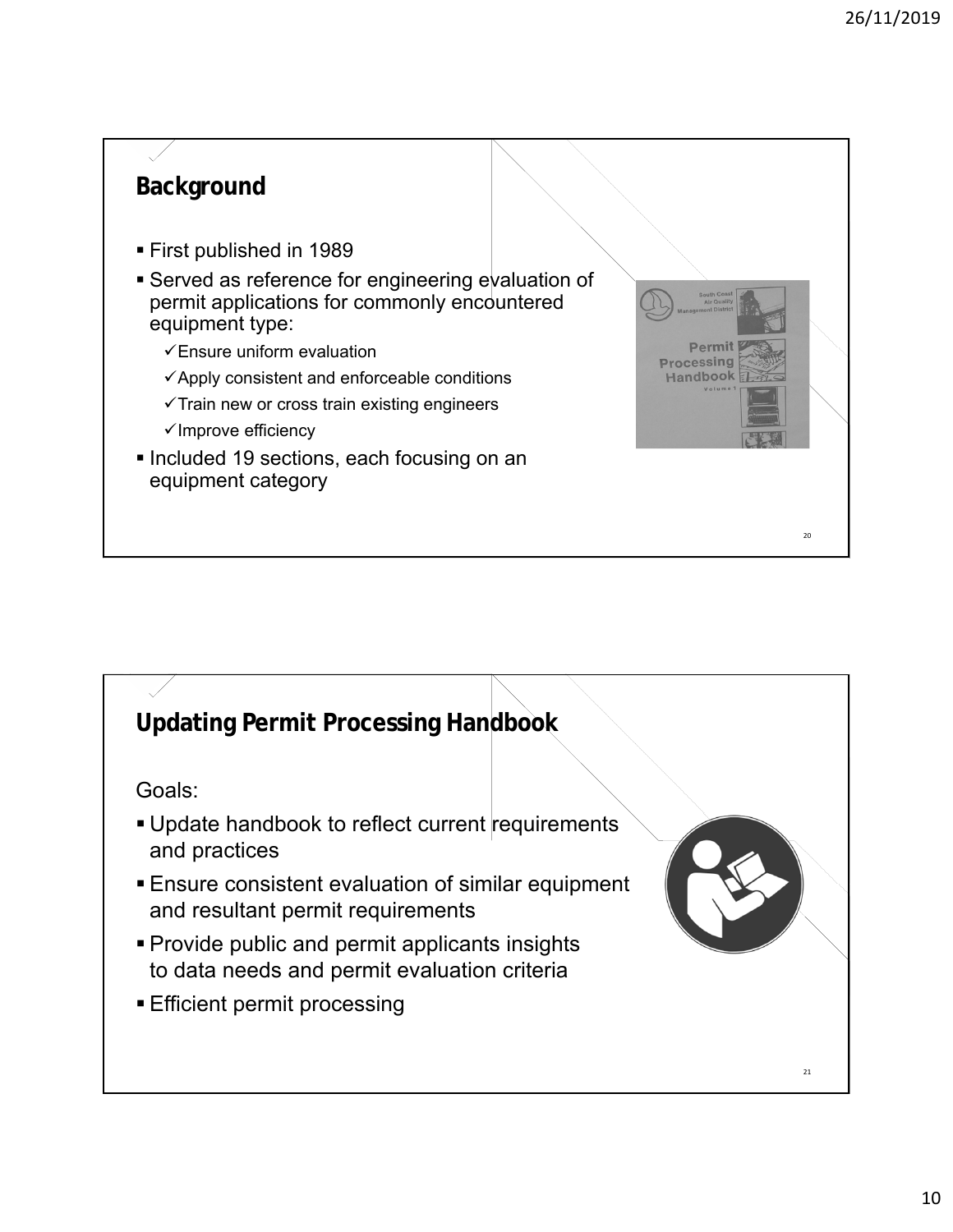